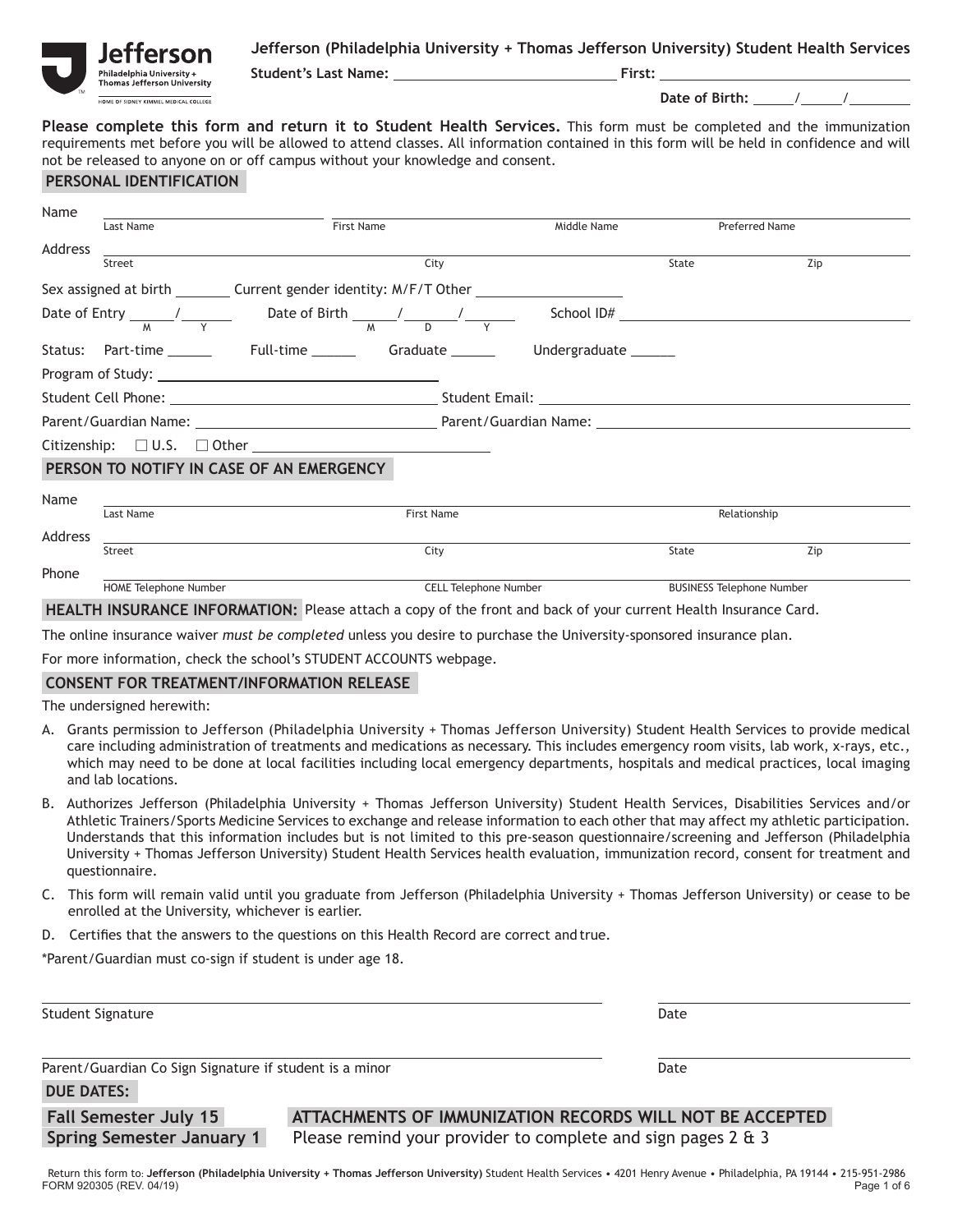

**Student's Last Name: First:**

**Date of Birth:** \_\_\_\_\_/\_\_\_\_\_/\_

PAST HISTORY SECTION TO BE COMPLETED BY STUDENT/GUARDIAN: Please indicate problems you have now or may have had in the past. Please comment about any positive answers on a separate sheet of paper. **This information is used solely as an aid to provide**  necessary health care while you are a student. It is considered confidential information and cannot be released to anyone without **your permission.**

| Abdominal pain/Food intolerance          | yes | no | Seizures or Convulsions                            | yes | no |
|------------------------------------------|-----|----|----------------------------------------------------|-----|----|
| AIDS, ARC, or positive HIV               | yes | no |                                                    |     |    |
| Alcohol Problem                          | yes | no | Sinus Problems                                     | yes | no |
| Allergies (seasonal)                     | yes | no | Sickle Cell trait or disease                       | yes | no |
| Anemia/Easy Bruising or Bleeding         | yes | no | <b>Stomach Problems</b>                            | yes | no |
| Anorexia                                 | yes | no | Suicide Attempt                                    |     | no |
| Anxiety (frequent)/Nervousness           |     |    |                                                    | yes |    |
|                                          | yes | no | Thyroid Problem                                    |     |    |
| Asthma/Wheezing                          | yes | no |                                                    | yes | no |
| <b>Back Problems</b>                     | yes | no | Do you smoke?                                      | yes | no |
| Bee Sting Reaction, EPi pen              | yes | no |                                                    |     |    |
| <b>Bladder Infection (Cystitis)</b>      | yes | no |                                                    |     |    |
| <b>Bleeding Trait (Sickle Cell)</b>      | yes | no | Do you use smokeless tobacco?                      | yes | no |
| <b>Bronchitis</b>                        | yes | no | How long?<br>$\frac{1}{2}$                         |     |    |
|                                          | yes | no | Do you drink alcohol?                              | yes | no |
| Chicken Pox                              | yes | no | Approximate number of drinks per occasion:         |     |    |
| Contacts/Glasses/Visual Problems         | yes | no | Number of drinking occasions per week: __________  |     |    |
| <b>Dental Problems</b>                   | yes | no | Drug use (past or present)                         | yes | no |
| Depression                               | yes | no |                                                    |     |    |
| <b>Diabetes</b>                          | yes | no | Have you ever been hospitalized?                   | yes | no |
| Dizziness/Vertigo                        | yes | no | Please list reason and dates                       |     |    |
| Drug dependency                          | yes | no |                                                    |     |    |
| Dyslexia                                 | yes | no |                                                    |     |    |
| Ear Problems                             | yes | no | Other problems not listed:                         |     |    |
| <b>Eating Disorder</b>                   | yes | no |                                                    |     |    |
| Eczema                                   | yes | no | Have you ever had: any broken bones?               | yes | no |
| Emotional or mental health issues        | yes | no |                                                    |     |    |
| Epilepsy                                 | yes | no | Dislocations?                                      | yes | no |
| Eye Problems                             | yes | no | specify: $\overline{\phantom{a}}$                  |     |    |
| Fainting/Dizziness                       | yes | no | Pain or swelling of muscle or joint?               | yes | no |
| <b>Fibrocystic Breast Disease</b>        | yes | no | Injury to tendons, ligaments or cartilage          | yes | no |
| <b>Gall Bladder Disease</b>              | yes | no | AC separation or shoulder injury                   | yes | no |
| Heat Stroke or Exhaustion                | yes | no | Blow to the head that knocked you out?             | yes | no |
| Headaches (frequent)                     | yes | no |                                                    |     |    |
| Stress / Migraine                        | yes | no | Injury to the neck or back?                        | yes | no |
| <b>Hearing Loss</b>                      | yes | no | Spinal Fusion?                                     | yes | no |
| Heart Problems:                          |     |    |                                                    |     |    |
| Palpitations                             | yes | no |                                                    |     |    |
| <b>Rheumatic Heart</b>                   | yes | no | *If you require any kind of special accommodations |     |    |
| Heart Murmur                             | yes | no | please contact this office asap.                   |     |    |
| Chest pain with exercise                 | yes | no |                                                    |     |    |
| (if any of above heart issues, must      |     |    | <b>Family History:</b>                             |     |    |
| attach cardiologist report)              |     |    | Have any of your relatives had:                    |     |    |
| Hepatitis                                |     |    | Cancer                                             |     |    |
| Hernia                                   | yes | no |                                                    | yes | no |
|                                          | yes | no | <b>Diabetes</b>                                    | yes | no |
| High Blood Pressure                      | yes | no | Epilepsy                                           | yes | no |
| Hypoglycemia<br>Irritable Bowel Disorder | yes | no | Have Sickle Cell Trait                             | yes | no |
|                                          | yes | no | <b>Heart Disease</b>                               | yes | no |
| Kidney problems                          | yes | no | High Blood Pressure                                | yes | no |
| Lyme Disease                             | yes | no | <b>Kidney Disease</b>                              | yes | no |
| Marfan Syndrome                          | yes | no | Tuberculosis                                       | yes | no |
| Menstrual problems                       | yes | no |                                                    |     |    |
| Mononucleosis - (give date_              | yes | no |                                                    |     |    |
| <b>Nosebleeds</b>                        | yes | no |                                                    |     |    |
| Obesity (>20 lbs. overweight)            | yes | no |                                                    |     |    |
| Organ (loss of paired organ)             | yes | no |                                                    |     |    |
| Ovarian cyst                             | yes | no |                                                    |     |    |
| Peptic Ulcer (gastric or duodenal        | yes | no |                                                    |     |    |
| Phlebitis                                | yes | no |                                                    |     |    |
| Pinched Nerve                            | yes | no |                                                    |     |    |
| Pneumonia                                | yes | no |                                                    |     |    |
| <b>Rheumatic Fever</b>                   | yes | no |                                                    |     |    |
| <b>Rheumatoid Arthritis</b>              | yes | no |                                                    |     |    |
|                                          |     |    |                                                    |     |    |

| Abdominal pain/Food intolerance  |  | ves | no | Seizures or Convulsions                    | yes | no |
|----------------------------------|--|-----|----|--------------------------------------------|-----|----|
| AIDS, ARC, or positive HIV       |  | ves | no | Last seizure and type                      |     |    |
| Alcohol Problem                  |  | ves | no | Sinus Problems                             | yes | no |
| Allergies (seasonal)             |  | yes | no | Sickle Cell trait or disease               | yes | no |
| Anemia/Easy Bruising or Bleeding |  | yes | no | <b>Stomach Problems</b>                    | yes | no |
| Anorexia                         |  | yes | no | Suicide Attempt                            | yes | no |
| Anxiety (frequent)/Nervousness   |  | yes | no | Date:                                      |     |    |
| Asthma/Wheezing                  |  | yes | no | Thyroid Problem                            | yes | no |
| Back Problems                    |  | yes | no | Do you smoke?                              | yes | no |
| Bee Sting Reaction, EPi pen      |  | yes | no | How long have you smoked?                  |     |    |
| Bladder Infection (Cystitis)     |  | yes | no | How often                                  |     |    |
| Bleeding Trait (Sickle Cell)     |  | yes | no | Do you use smokeless tobacco?              | yes | no |
| Bronchitis                       |  | yes | no | How long?                                  |     |    |
| Cancer (location <b>cancer</b>   |  | yes | no | Do you drink alcohol?                      | ves | no |
| Chicken Pox                      |  | yes | no | Approximate number of drinks per occasion: |     |    |
| Contacts/Glasses/Visual Problems |  | yes | no | Number of drinking occasions per week:     |     |    |
| Dental Problems                  |  | yes | no | Drug use (past or present)                 | ves | no |
| Depression                       |  | yes | no | Drug of choice:                            |     |    |
| Diabetes                         |  | yes | no | Have you ever been hospitalized?           | yes | no |
| Dizziness/Vertigo                |  | yes | no | Please list reason and dates               |     |    |
|                                  |  |     |    |                                            |     |    |

#### Other problems not listed:

| Have you ever had: any broken bones?<br>specify: | ves | no |  |
|--------------------------------------------------|-----|----|--|
| Dislocations?<br>specify:                        | yes | no |  |
| Pain or swelling of muscle or joint?             | ves | no |  |
| Injury to tendons, ligaments or cartilage        | yes | no |  |
| AC separation or shoulder injury                 | yes | no |  |
| Blow to the head that knocked you out?           | ves | no |  |
| Concussion?<br>How many?                         |     |    |  |
| Injury to the neck or back?                      | ves | no |  |
| Spinal Fusion?                                   | ves | no |  |
|                                                  |     |    |  |

### \*If you require any kind of special accommodations please contact this office asap.

### **Family History:**

| $-$ 0.000 0.000 0.000 0.000 0.000 0.000 0.000 0.000 0.000 0.000 0.000 0.000 0.000 0.000 0.000 0.000 0.000 0.000 0.000 0.000 0.000 0.000 0.000 0.000 0.000 0.000 0.000 0.000 0.000 0.000 0.000 0.000 0.000 0.000 0.000 0.000 0 |     |    |                        |     |    |
|-------------------------------------------------------------------------------------------------------------------------------------------------------------------------------------------------------------------------------|-----|----|------------------------|-----|----|
| Hepatitis                                                                                                                                                                                                                     | ves | no | Cancer                 | ves | no |
| Hernia                                                                                                                                                                                                                        | yes | no | <b>Diabetes</b>        | ves | no |
| High Blood Pressure                                                                                                                                                                                                           | yes | no | Epilepsy               | yes | no |
| Hypoglycemia                                                                                                                                                                                                                  | ves | no | Have Sickle Cell Trait | ves | no |
| Irritable Bowel Disorder                                                                                                                                                                                                      | ves | no | <b>Heart Disease</b>   | yes | no |
| Kidney problems                                                                                                                                                                                                               | ves | no | High Blood Pressure    | ves | no |
| Lyme Disease                                                                                                                                                                                                                  | ves | no | Kidney Disease         | ves | no |
| Marfan Syndrome                                                                                                                                                                                                               | ves | no | <b>Tuberculosis</b>    | yes | no |
|                                                                                                                                                                                                                               |     |    |                        |     |    |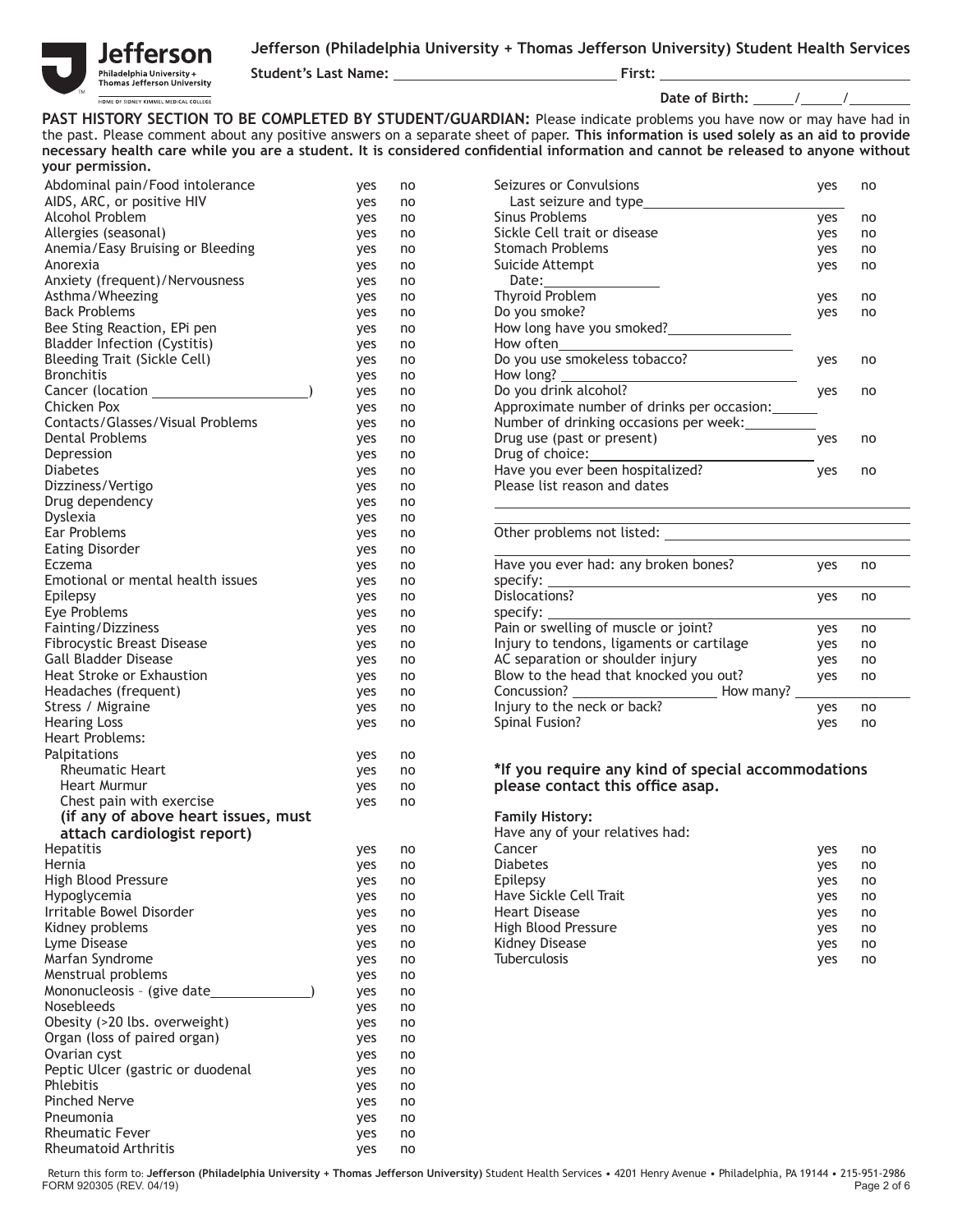Republic of Moldova

Tanzania Uruguay Uzbekistan Vanuatu

Venezuela (Bolivarian Republic of) Viet Nam Yemen Zambia Zimbabwe

Russian Federation

Saint Vincent and the **Grenadines** Sao Tome and Principe

Romania

Rwanda

Senegal Serbia Seychelles Sierra Leone Singapore



Bulgaria Burkina Faso Burundi Cabo Verde Cambodia Cameroon

Chad China

Colombia Comoros

Central African Republic

China, Hong Kong SAR China, Macao SAR

**Student's Last Name: First:**

 **Date of Birth:** / /

# **TUBERCULOSIS (TB) SCREENING/TESTING TO BE COMPLETED BY STUDENT/GUARDIAN**

### **Please answer the following questions:**

Georgia Ghana **Greenland** Guam Guatemala Guinea Guinea-Bissau Guyana Haiti Honduras India Indonesia

| Please answer the following questions:     |                                                                   |                                                                                                                    |                          |                         |  |  |  |
|--------------------------------------------|-------------------------------------------------------------------|--------------------------------------------------------------------------------------------------------------------|--------------------------|-------------------------|--|--|--|
|                                            |                                                                   | Have you ever had close contact with persons known or suspected to have active TB disease?                         |                          | $\Box$ Yes<br>$\Box$ No |  |  |  |
| (If yes, please CIRCLE the country, below) |                                                                   | Were you born in one of the countries or territories listed below that have a high incidence of active TB disease? |                          | $\Box$ No<br>$\Box$ Yes |  |  |  |
| Afghanistan                                | Solomon Islands<br>Iran (Islamic Republic of)<br>Namibia<br>Congo |                                                                                                                    |                          |                         |  |  |  |
| Algeria                                    | Côte d'Ivoire                                                     | Iraq                                                                                                               | Nauru                    | Somalia South Africa    |  |  |  |
| Angola                                     | Democratic People's                                               | Kazakhstan                                                                                                         | Nepal                    | South Sudan             |  |  |  |
| Anguilla                                   | Republic of Korea                                                 | Kenya                                                                                                              | Nicaragua                | Sri Lanka               |  |  |  |
| Argentina                                  | Democratic Republic of                                            | Kiribati                                                                                                           | Niger                    | Sudan                   |  |  |  |
| Armenia                                    | the Congo                                                         | Kuwait                                                                                                             | Nigeria                  | Suriname                |  |  |  |
| Azerbaijan                                 | Djibouti                                                          | Kyrgyzstan                                                                                                         | Northern Mariana Islands | Swaziland               |  |  |  |
| Bangladesh                                 | Dominican Republic                                                | Lao People's Democratic                                                                                            | Pakistan                 | Tajikistan              |  |  |  |
| <b>Belarus</b>                             | Ecuador                                                           | Republic                                                                                                           | Palau                    | <b>Thailand</b>         |  |  |  |
| Belize                                     | El Salvador                                                       | Latvia                                                                                                             | Panama                   | Timor-Leste             |  |  |  |
| Benin                                      | <b>Equatorial Guinea</b>                                          | Lesotho                                                                                                            | Papua New Guinea         | Togo                    |  |  |  |
| <b>Bhutan</b>                              | Eritrea                                                           | Liberia                                                                                                            | Paraguay                 | Trinidad and Tobago     |  |  |  |
| Bolivia (Plurinational                     | Estonia                                                           | Libya                                                                                                              | Peru                     | <b>Tunisia</b>          |  |  |  |
| State of)                                  | Ethiopia                                                          | Lithuania                                                                                                          | <b>Philippines</b>       | Turkmenistan            |  |  |  |
| Bosnia and Herzegovina                     | Fiji                                                              | Madagascar                                                                                                         | Poland                   | Tuvalu                  |  |  |  |
| <b>Botswana</b>                            | French Polynesia                                                  | Malawi                                                                                                             | Portugal                 | Uganda                  |  |  |  |
| Brazil                                     | Gabon                                                             | Malaysia                                                                                                           | Qatar                    | Ukraine                 |  |  |  |
| Brunei Darussalam                          | Gambia                                                            | Maldives                                                                                                           | Republic of Korea        | United Republic of      |  |  |  |

Mali

Marshall Islands Mauritania Mauritius Mexico

Micronesia (Federated States of) Mongolia Montenegro Morocco Mozambique Myanmar

*Source: World Health Organization Global Health Observatory, Tuberculosis Incidence 2014. Countries and territories with incidence rates of ≥ 20 cases per 100,000 population. For future updates, refer to http://www.who.int/tb/country/en/.*

| Have you had frequent or prolonged visits* to one or more of the countries or territories listed above with<br>a high prevalence of TB disease? (If yes, CHECK the countries or territories, above) | ∩ Yes      | ∩ No      |
|-----------------------------------------------------------------------------------------------------------------------------------------------------------------------------------------------------|------------|-----------|
| Have you been a resident and/or employee of high-risk congregate settings (e.g., correctional facilities,<br>long-term care facilities, and homeless shelters)?                                     | □ Yes      | $\Box$ No |
| Have you been a volunteer or health care worker who served clients who are at increased risk for active TB disease?                                                                                 | $\Box$ Yes | $\Box$ No |
| Have you ever been a member of any of the following groups that may have an increased incidence of latent                                                                                           | □ Yes      | ∩ No      |

Have you ever been a member of any of the following groups that may have an increased incidence of latent  $\Box$  Yes M. tuberculosis infection or active TB disease: medically underserved, low-income, or abusing drugs or alcohol?

**If the answer is YES to any of the above questions**, Philadelphia University requires that you receive TB testing as soon as possible but at least prior to the start of the subsequent semester).

**If the answer to all of the above questions is NO**, no further testing or further action is required.

\* The signifi cance of the travel exposure should be discussed with a health care provider and evaluated.

FORM 920305 (REV. 04/19) Page 3 of 6 Return this form to: **Jefferson (Philadelphia University + Thomas Jefferson University)** Student Health Services • 4201 Henry Avenue • Philadelphia, PA 19144 • 215-951-2986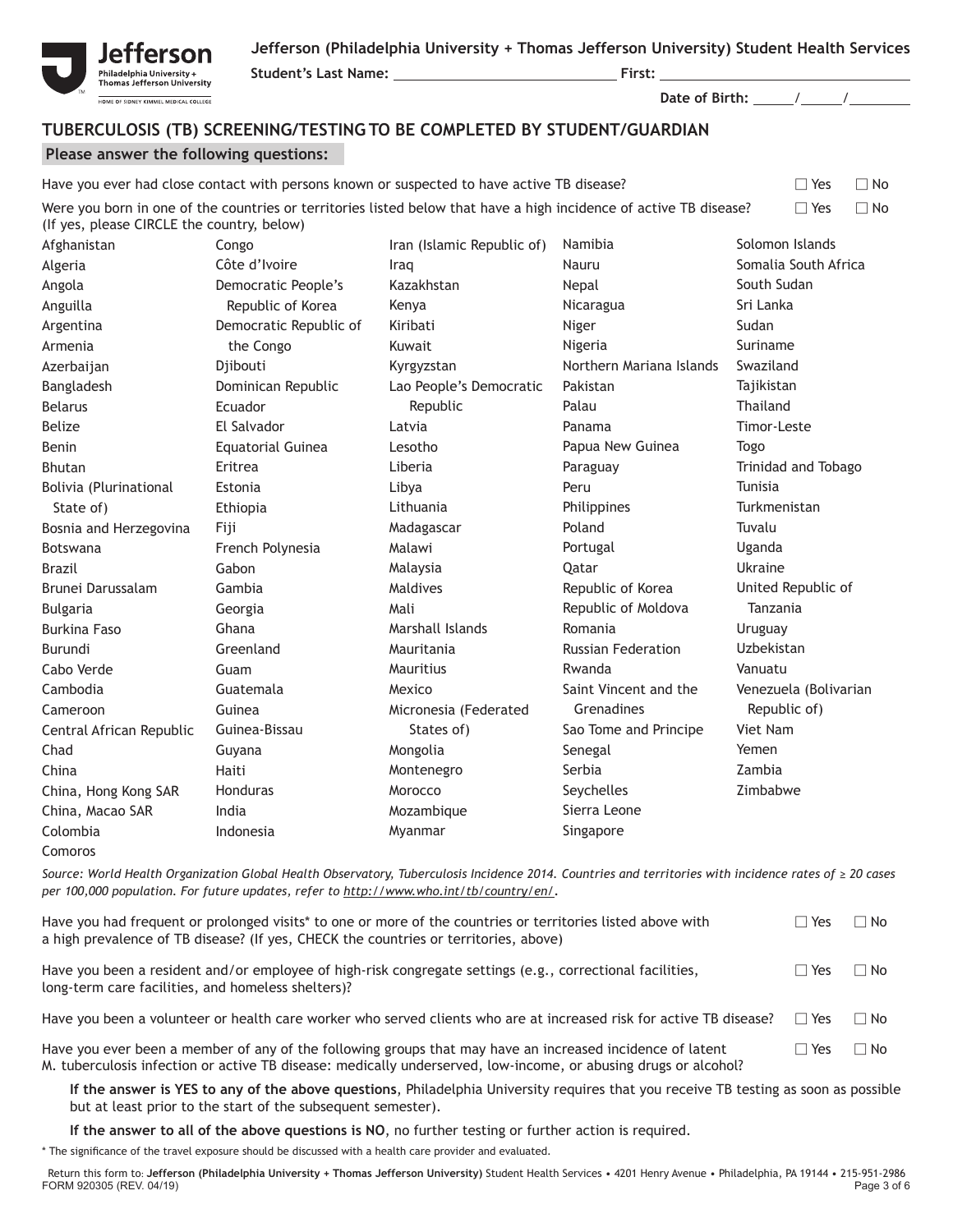**Student's Last Name: First:**

erson ,<br>'hiladelphia University +<br>'homas Jefferson University HOME OF SIDNEY KIMMEL MEDICAL COLLEGE

 **Date of Birth:** / /

Please attach a copy of the front and back of your insurance card here.

Extra space for additional Medical and/or Family history you feel would be important for us to know.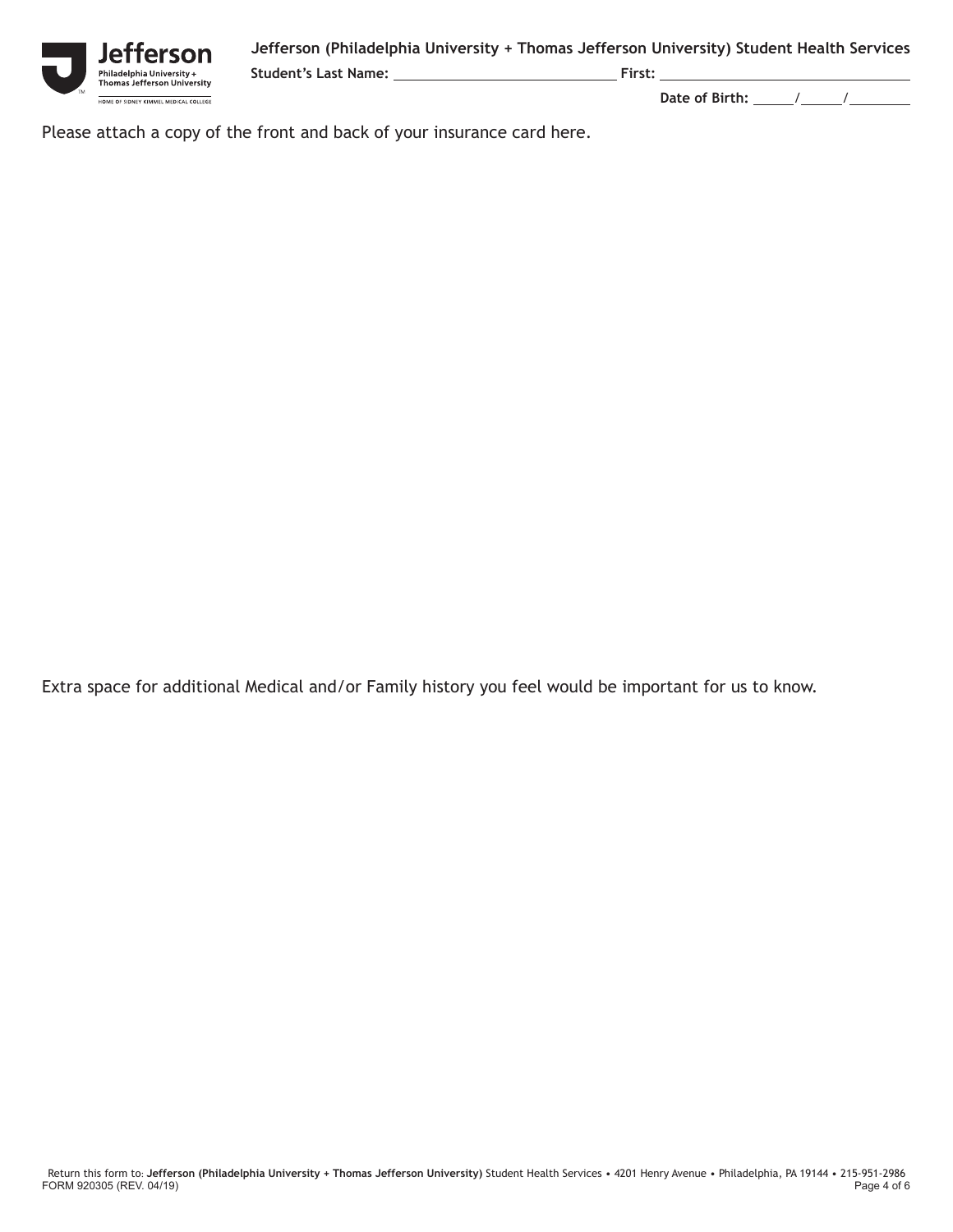

**Student's Last Name: First:**

 **Date of Birth:** / /

### **PHYSICAL ASSESSMENT \*To be completed by a health care provider.**

| <b>EXAM</b><br>General<br><b>HEENT</b><br>Neck<br>Chest<br>Cardiovasc                                                                                                                                                                                                                                                                                                                         | Normal<br>$\Box$ NAD<br>$\Box$ Clear<br>$\Box$ Ears no d/c<br>$\Box$ TMs no bulging pearly,<br>$\Box$ nl light reflex<br>□ Mouth MMM<br>$\Box$ Throat no exudates or lesions | $\Box$ WNWD<br>$\Box$ pupils            | Abnormal or additional elements |                                                     |  |
|-----------------------------------------------------------------------------------------------------------------------------------------------------------------------------------------------------------------------------------------------------------------------------------------------------------------------------------------------------------------------------------------------|------------------------------------------------------------------------------------------------------------------------------------------------------------------------------|-----------------------------------------|---------------------------------|-----------------------------------------------------|--|
|                                                                                                                                                                                                                                                                                                                                                                                               |                                                                                                                                                                              |                                         |                                 |                                                     |  |
|                                                                                                                                                                                                                                                                                                                                                                                               |                                                                                                                                                                              |                                         |                                 |                                                     |  |
|                                                                                                                                                                                                                                                                                                                                                                                               |                                                                                                                                                                              |                                         |                                 |                                                     |  |
|                                                                                                                                                                                                                                                                                                                                                                                               |                                                                                                                                                                              |                                         |                                 |                                                     |  |
|                                                                                                                                                                                                                                                                                                                                                                                               |                                                                                                                                                                              |                                         |                                 |                                                     |  |
|                                                                                                                                                                                                                                                                                                                                                                                               |                                                                                                                                                                              |                                         |                                 |                                                     |  |
|                                                                                                                                                                                                                                                                                                                                                                                               |                                                                                                                                                                              |                                         |                                 |                                                     |  |
|                                                                                                                                                                                                                                                                                                                                                                                               | $\Box$ Supple<br>$\Box$ no bruit<br>$\Box$ no lymphadenopathy                                                                                                                |                                         |                                 |                                                     |  |
|                                                                                                                                                                                                                                                                                                                                                                                               | $\Box$ CTA                                                                                                                                                                   | $\Box$ symmetric                        |                                 |                                                     |  |
|                                                                                                                                                                                                                                                                                                                                                                                               | $\Box$ RRR<br>$\Box$ no murmur                                                                                                                                               | $\Box$ nl PMI                           |                                 |                                                     |  |
| <b>Breast</b>                                                                                                                                                                                                                                                                                                                                                                                 | $\Box$ no masses<br>$\Box$ no discharge<br>$\Box$ no lymphadenopathy                                                                                                         | $\Box$ deferred                         |                                 |                                                     |  |
| Abdomen                                                                                                                                                                                                                                                                                                                                                                                       | $\Box$ Soft, NTND<br>$\Box$ NABS<br>□ no CVA tend                                                                                                                            | $\Box$ no masses                        |                                 |                                                     |  |
| GU/GYN                                                                                                                                                                                                                                                                                                                                                                                        | $\Box$ no d/c<br>$\Box$ nontender<br>$\Box$ pap (if over 21) $\Box$ deferred                                                                                                 | $\Box$ no lesions                       |                                 |                                                     |  |
| <b>Back</b>                                                                                                                                                                                                                                                                                                                                                                                   | $\Box$ nontender<br>$\Box$ no deformity<br>$\Box$ neg. straight leg lift                                                                                                     | $\Box$ scoliosis                        |                                 |                                                     |  |
| Musc-skel/ext.                                                                                                                                                                                                                                                                                                                                                                                | $\Box$ FROM<br>$\Box$ no edema                                                                                                                                               | $\Box$ N/V intact                       |                                 |                                                     |  |
| Skin                                                                                                                                                                                                                                                                                                                                                                                          | $\Box$ No rash                                                                                                                                                               | $\Box$ no suspicious nevi               |                                 |                                                     |  |
| Neuro                                                                                                                                                                                                                                                                                                                                                                                         | $\Box$ AAOX3<br>$\Box$ CN 2-12 intact<br>$\Box$ motor func. nl                                                                                                               | $\Box$ nl reflexes<br>$\Box$ Sensory nl |                                 |                                                     |  |
| Does the Student have signs or symptoms of active tuberculosis disease? □ NO □ YES<br>If YES proceed with additional evaluation to exclude active tuberculosis disease including tuberculin skin testing, IGRA testing, chest x-ray, and<br>sputum evaluation as indicated. All results and treatment plans must be included with this record before the student will be permitted on campus. |                                                                                                                                                                              |                                         |                                 |                                                     |  |
|                                                                                                                                                                                                                                                                                                                                                                                               |                                                                                                                                                                              |                                         |                                 | <u> 1989 - Johann Stein, marwolaethau (b. 1989)</u> |  |
|                                                                                                                                                                                                                                                                                                                                                                                               |                                                                                                                                                                              |                                         |                                 |                                                     |  |
| Full Participation<br>Limited Participation(describe limitations, restrictions, time frame and if follow -up evaluation needed.)                                                                                                                                                                                                                                                              |                                                                                                                                                                              |                                         |                                 |                                                     |  |
| PROVIDER STATEMENT: This student has been evaluated and found to be in good health and able to participate unless stipulated above.                                                                                                                                                                                                                                                           |                                                                                                                                                                              |                                         |                                 |                                                     |  |

| MD/CRNP/PA-C Signature | Date        |
|------------------------|-------------|
| Printed Name           | Phone $#$ ( |
| <b>Address</b>         |             |

FORM 920305 (REV. 04/19) Page 5 of 6 Return this form to: **Jefferson (Philadelphia University + Thomas Jefferson University)** Student Health Services • 4201 Henry Avenue • Philadelphia, PA 19144 • 215-951-2986